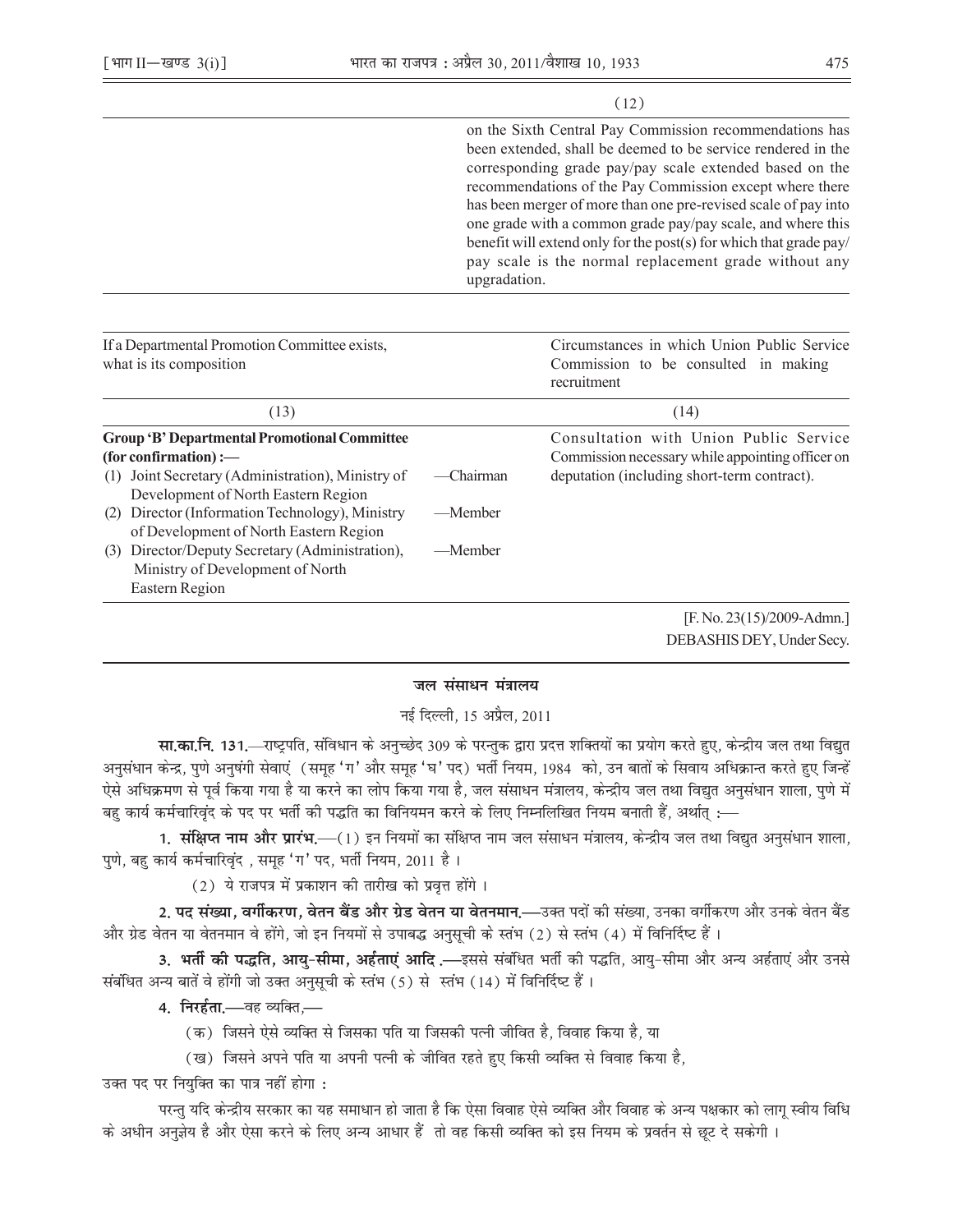5. शिथिल करने की शक्ति.—जहां केन्द्रीय सरकार की यह राय है कि ऐसा करना आवश्यक या समीचीन है, वहां वह उसके लिए जो कारण हैं, उन्हें लेखबद्ध करके, इन नियमों के किसी उपबंध को किसी वर्ग या प्रवर्ग के व्यक्तियों की बाबत, आदेश द्वारा शिथिल कर सकेगी।

6. व्यावृत्ति.—इन नियमों की कोई बात, ऐसे आरक्षण, आयु-सीमा में छूट और अन्य रियायतों पर प्रभाव नहीं डालेगी, जिनका केन्द्रीय सरकार द्वारा इस संबंध में समय–समय पर निकाले गए आदेशों के अनुसार अनुसूचित जातियों, अनुसूचित जनजातियों, भूतपूर्व सैनिकों और अन्य विशेष प्रवर्ग के व्यक्तियों के लिए उपबंध करना अपेक्षित है।

| पद का<br>नाम              | पदों की<br>संख्या                                                            | वर्गीकरण                                                                        | वेतन बैंड और<br>ग्रेड वेतन या<br>वेतनमान               | चयन<br>अथवा<br>अचयन<br>पद | सेवा में जोड़े गए<br>वर्षों का फायदा<br>केन्द्रीय सिविल सेवा<br>(पेंशन) नियम,<br>1972 के नियम 30<br>के अधीन अनुज़ेय है<br>या नहीं | सीधे भर्ती किए जाने वाले<br>व्यक्तियों के लिए आयु-सीमा                                                                                                                                                                                                                                                                                                                                                                                                                                                                                                                                                                                                                                                                                                                                                                                                                                                                                                                                               |
|---------------------------|------------------------------------------------------------------------------|---------------------------------------------------------------------------------|--------------------------------------------------------|---------------------------|-----------------------------------------------------------------------------------------------------------------------------------|------------------------------------------------------------------------------------------------------------------------------------------------------------------------------------------------------------------------------------------------------------------------------------------------------------------------------------------------------------------------------------------------------------------------------------------------------------------------------------------------------------------------------------------------------------------------------------------------------------------------------------------------------------------------------------------------------------------------------------------------------------------------------------------------------------------------------------------------------------------------------------------------------------------------------------------------------------------------------------------------------|
| (1)                       | (2)                                                                          | (3)                                                                             | (4)                                                    | (5)                       | (6)                                                                                                                               | (7)                                                                                                                                                                                                                                                                                                                                                                                                                                                                                                                                                                                                                                                                                                                                                                                                                                                                                                                                                                                                  |
| बहु कार्य<br>कर्मचारीवृंद | $274*(2011)$<br>*(कार्यभार<br>के आधार<br>पर परिवर्तन<br>किया जा<br>सकता है।) | साधारण<br>केन्द्रीय<br>सेवा,<br>समूह 'ग',<br>अराजपत्रित, 1800 रु.<br>अननुसचिवीय | वेतन बैंड-1,<br>$5200 -$<br>20200 रुपए<br>+ ग्रेड वेतन | लागू नहीं<br>होता         | लागू नहीं होता                                                                                                                    | 18 और 27 वर्ष के बीच<br>(केन्द्रीय सरकार द्वारा समय-समय<br>पर जारी किए गए अनुदेशों या<br>आदेशों के अनुसार साधारण<br>अभ्यर्थियों की दशा में सरकारी<br>सेवकों के लिए 40 वर्ष और<br>अनुसूचित जातियों या अनुसूचित<br>जनजातियों से संबंधित अभ्यर्थियों<br>की दशा में शिथिल करके 45 वर्ष<br>तक की जा सकती हैं।)<br>टिप्पण 1: आयु-सीमा अवधारित<br>करने के लिए निर्णायक तारीख<br>भारत में अभ्यर्थियों से आवेदन प्राप्त<br>करने के लिए नियत की गई अंतिम<br>तारीख होगी (न कि वह अंतिम<br>तारीख जो असम, मेघालय,<br>अरुणाचल प्रदेश, मिजोरम, मणिपुर,<br>नागालैंड, त्रिपुरा, सिक्किम,<br>जम्मू-कश्मीर राज्य के लद्दाख खंड,<br>हिमाचल प्रदेश के लाहौल और स्पीति<br>जिले तथा चम्बा जिले के पांगी<br>उप-खंड, अंदमान और निकोबार<br>द्वीप या लक्षद्वीप के अभ्यर्थियों के<br>लिए विहित की गई है)।<br>टिप्पण 2 : रोजगार कार्यालयों के<br>माध्यम से की जाने वाली भर्ती की<br>दशा में, आयु-सीमा अवधारित<br>करने के लिए निर्णायक तारीख वह<br>अंतिम तारीख होगी जिस तक<br>रोजगार कार्यालयों से नाम भेजने<br>के लिए कहा गया है। |

अनुसूची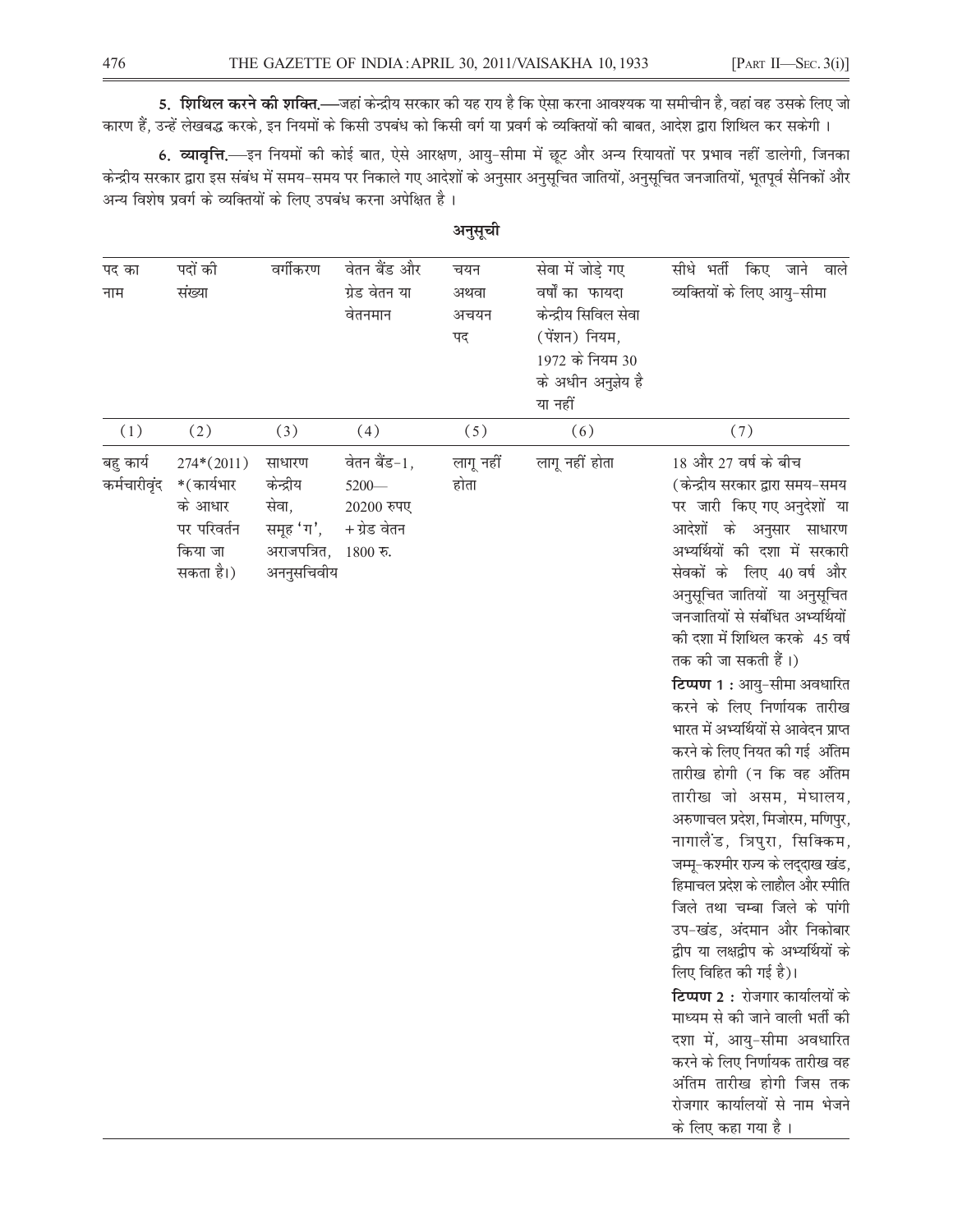| सीधे भर्ती किए जाने वाले व्यक्तियों के लिए अपेक्षित शैक्षिक<br>और अन्य अर्हताएं                                                                            | सीधे भर्ती किए जाने वाले<br>व्यक्तियों के लिए विहित आयु<br>और शैक्षिक अर्हताएं प्रोन्नत<br>व्यक्तियों की दशा में लागू होंगी<br>या नहीं |  | परिवीक्षा की अवधि,<br>यदि कोई हो                                                     |  |
|------------------------------------------------------------------------------------------------------------------------------------------------------------|----------------------------------------------------------------------------------------------------------------------------------------|--|--------------------------------------------------------------------------------------|--|
| (8)                                                                                                                                                        | (9)                                                                                                                                    |  | (10)                                                                                 |  |
| किसी मान्यताप्राप्त बोर्ड से मैट्रिकुलेशन या समतुल्य उत्तीर्ण                                                                                              | लागू नहीं होता                                                                                                                         |  | दो वर्ष                                                                              |  |
| भर्ती की पद्धति: भर्ती सीधे होगी या प्रोन्नति द्वारा<br>या प्रतिनियुक्ति/आमेलन द्वारा तथा विभिन्न पद्धतियों<br>द्वारा भरी जाने वाली रिक्तियों की प्रतिशतता | प्रतिनियुक्ति/आमेलन किया जाएगा                                                                                                         |  | प्रोन्नति/प्रतिनियुक्ति/आमेलन द्वारा भर्ती की दशा में वे श्रेणियां, जिनसे प्रोन्नति/ |  |
| (11)                                                                                                                                                       | (12)                                                                                                                                   |  |                                                                                      |  |
| सीधी भर्ती                                                                                                                                                 | लागू नहीं होता                                                                                                                         |  |                                                                                      |  |
| यदि विभागीय प्रोन्नति समिति है, तो उसकी संरचना                                                                                                             |                                                                                                                                        |  | भर्ती करने में किन परिस्थितियों में संघ लोक<br>सेवा आयेाग से परामर्श किया जाएगा      |  |
| (13)                                                                                                                                                       |                                                                                                                                        |  | (14)                                                                                 |  |
| पुष्टि के लिए समूह 'ग' विभागीय प्रोन्नति समिति निम्नलिखित<br>से मिलकर बनेगी :—<br>1. मुख्य अनुसंधान अधिकारी, केन्द्रीय जल तथा विद्युत                      | –अध्यक्ष                                                                                                                               |  | लागू नहीं होता ।                                                                     |  |
| अनुसंधान शाला, पुणे<br>2. मुख्य प्रशासनिक अधिकारी, केन्द्रीय जल तथा विद्युत                                                                                | —सदस्य                                                                                                                                 |  |                                                                                      |  |
| अनुसंधान शाला, पुणे<br>3.  केन्द्रीय सरकार के अन्य मंत्रालय/विभाग से कोई<br>समूह 'क' अधिकारी                                                               | —सदस्य                                                                                                                                 |  |                                                                                      |  |
|                                                                                                                                                            |                                                                                                                                        |  |                                                                                      |  |

[फा. सं. 2/2/2009-स्था. II] एल. पी. शर्मा. अवर सचिव

#### **MINISTRY OF WATER RESOURCES**

New Delhi, the 15th April, 2011

G.S.R. 131.—In exercise of the powers conferred by the proviso to article 309 of the Constitution and in supersession of the Central Water and Power Research Station, Pune Ancillary Services (Group 'C' and Group 'D' posts) Recruitment Rules, 1984, except as respects things done or omitted to be done before such supersession, the President hereby makes the following rules regulating the method of recruitment to the post of Multi Tasking Staff in the Ministry of Water Resources, the Central Water and Power Research Station, Pune, namely :-

1. Short title and commencement.—(1) These rules may be called the Ministry of Water Resources, the Central Water and Power Research Station, Pune, Multi Tasking Staff, Group 'C' Posts, Recruitment Rules, 2011.

(2) They shall come into force from the date of their publication in the Official Gazette.

2. Number of posts, classification, pay band and grade pay or pay scale.—The number of post, its classification, pay band and grade pay or pay scale attached thereto, shall be as specified in columns (2) to (4) of the said Schedule annexed to these rules.

3. Method of recruitment, age limit, qualifications, etc.—The method of recruitment, age limit, qualifications and other matters relating thereto shall be as specified in columns (5) to (14) of the said Schedule.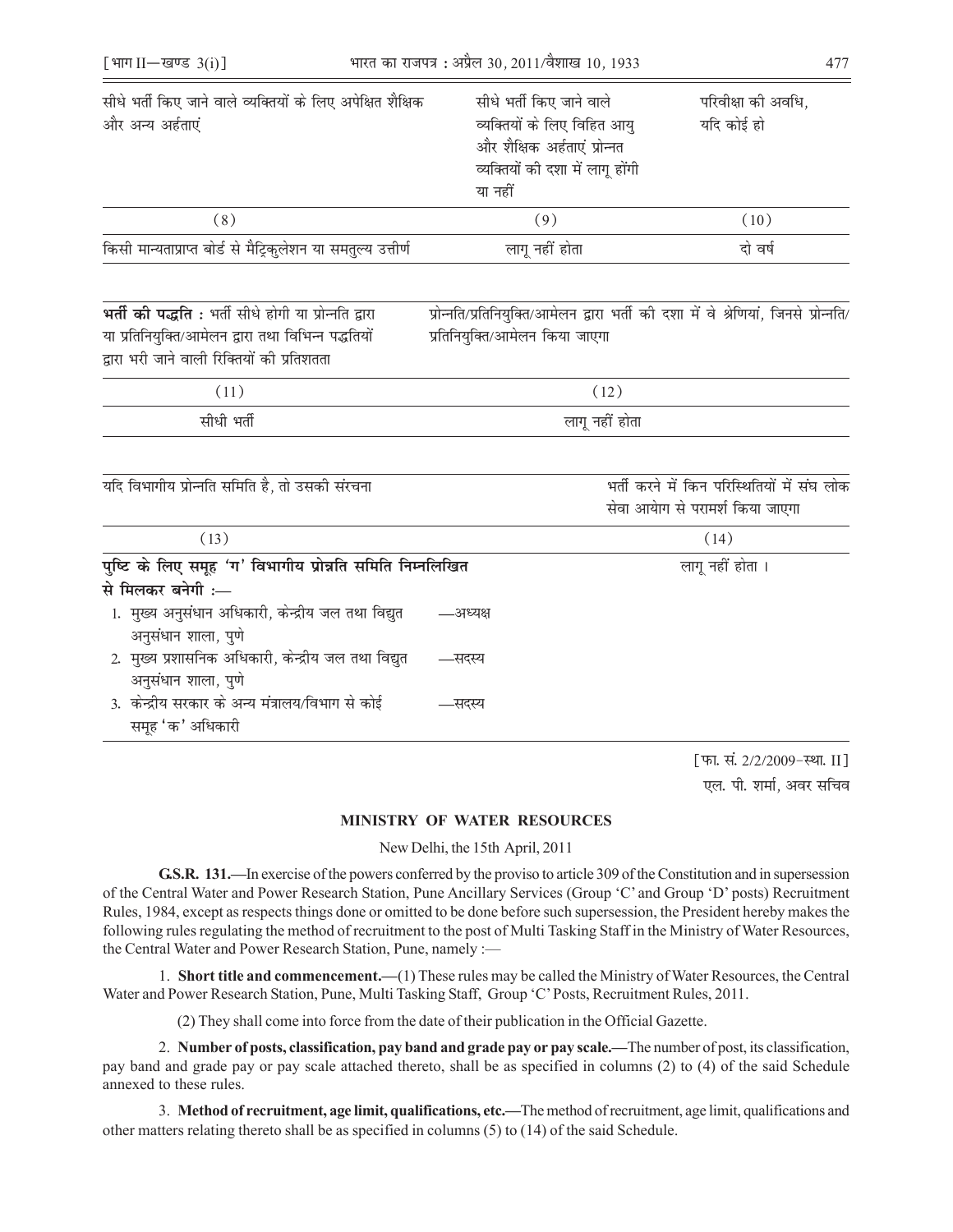#### 4. **Disqualification. —**No person,—

(a) who has entered into or contracted a marriage with a person having a spouse living, or

(b) who, having a spouse living, has entered into or contracted a marriage with any person,

shall be eligible for appointment to the said post :

Provided that the Central Government may, if satisfied that such marriage is permissible under the personal law applicable to such person and the other party to the marriage and that there are other grounds for so doing, exempt any person from the operation of this rule.

5. **Power to relax.—**Where the Central Government is of the opinion that it is necessary or expedient so to do, it may, by order and for reasons to be recorded in writing, relax any of the provisions of these rules with respect to any class or category of persons.

6. **Savings.—**Nothing in these rules shall affect reservation, relaxation of age limit and other concessions required to be provided for the Scheduled Castes, the Scheduled Tribes, Ex-servicemen and other special categories of persons in accordance with the orders issued by the Central Government from time to time in this regard.

| Name of<br>post           | Number of<br>post                                                          | Classification                                                                      | Pay Band<br>and Grade<br>Pay or Pay<br>Scale              | Whether<br>Selection<br>post<br>or Non-<br>selection<br>post | Whether benefit<br>of added years of<br>service admissible<br>under Rule 30 of<br>the Central Civil<br>Services (Pension)<br>Rules, 1972 | Age limit for direct recruits                                                                                                                                                                                                                                                                                                                                                                                                                                                                                                                                                                                                                                                                                                                                 |
|---------------------------|----------------------------------------------------------------------------|-------------------------------------------------------------------------------------|-----------------------------------------------------------|--------------------------------------------------------------|------------------------------------------------------------------------------------------------------------------------------------------|---------------------------------------------------------------------------------------------------------------------------------------------------------------------------------------------------------------------------------------------------------------------------------------------------------------------------------------------------------------------------------------------------------------------------------------------------------------------------------------------------------------------------------------------------------------------------------------------------------------------------------------------------------------------------------------------------------------------------------------------------------------|
| (1)                       | (2)                                                                        | (3)                                                                                 | (4)                                                       | (5)                                                          | (6)                                                                                                                                      | (7)                                                                                                                                                                                                                                                                                                                                                                                                                                                                                                                                                                                                                                                                                                                                                           |
| Multi<br>Tasking<br>Staff | $274*(2011)$<br>*(Subject<br>to variation<br>dependent<br>on<br>workload). | General<br>Central<br>Service,<br>Group 'C'<br>Non-Gazetted,<br>Non-<br>Ministerial | $PB-1$<br>Rs. 5200-<br>20200<br>$+$ Grade Pay<br>Rs. 1800 | Not<br>applicable                                            | Not applicable                                                                                                                           | Between 18 and 27 years.<br>(Relaxable for Government<br>servants up to the age of<br>40 years in the case of<br>general candidates and<br>up to 45 years in the case<br>of candidates belonging to<br>the Scheduled Castes or<br>the Scheduled Tribes in<br>accordance<br>with<br>the<br>instructions<br>orders<br>or<br>issued by the Central<br>Government from time to<br>time).<br>Note 1 : The crucial date for<br>determining the age limit shall<br>be the closing date for<br>receipt of applications from<br>candidates in India (and not<br>the closing date prescribed<br>those<br>in<br>for<br>Assam,<br>Meghalaya,<br>Arunachal<br>Pradesh, Mizoram, Manipur,<br>Nagaland, Sikkim, Ladakh<br>Division of Jammu and<br>Kashmir State, Lahaul and |

### **SCHEDULE**